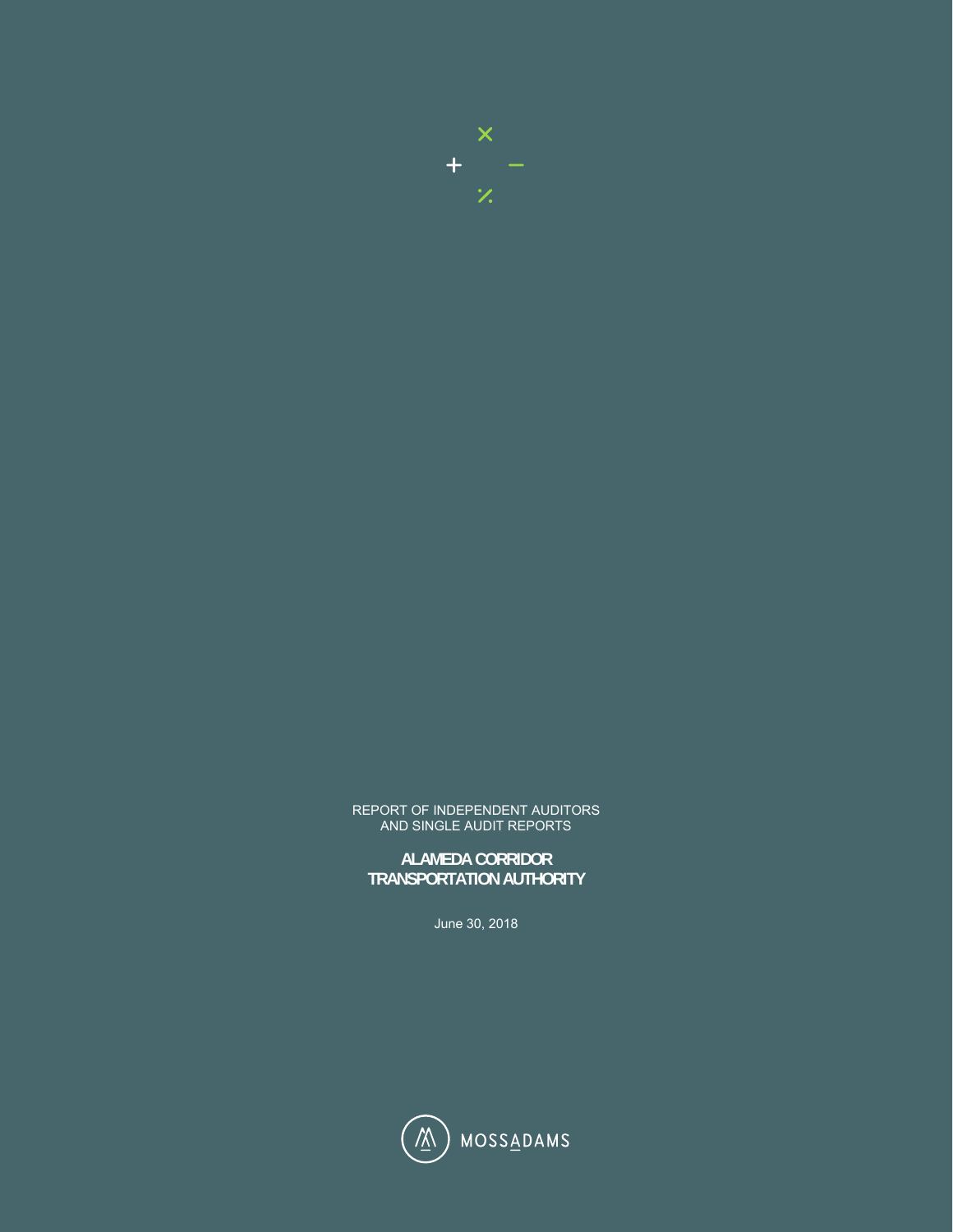# **Table of Contents**

|                                                                                                                                                                                                                                                    | <b>PAGE</b> |
|----------------------------------------------------------------------------------------------------------------------------------------------------------------------------------------------------------------------------------------------------|-------------|
| <b>Report of Independent Auditors on the Financial Statements</b><br>for the Year Ended June 30, 2018                                                                                                                                              | *           |
| <b>Report of Independent Auditors on Internal Control Over Financial</b><br>Reporting and on Compliance and Other Matters Based on an Audit of<br><b>Financial Statements Performed in Accordance with Government</b><br><b>Auditing Standards</b> | $1 - 2$     |
| Report of Independent Auditors on Compliance for the Major Federal Program;<br>Report on Internal Control Over Compliance; and<br><b>Report on the Schedule of Expenditures of Federal Awards</b><br><b>Required by the Uniform Guidance</b>       | $3 - 5$     |
| <b>Supplementary Information</b><br>Schedule of expenditures of federal awards<br>Notes to schedule of expenditures of federal awards                                                                                                              | 6           |
| <b>Schedule of Findings and Questioned Costs</b>                                                                                                                                                                                                   | 8           |

\* Incorporated by reference only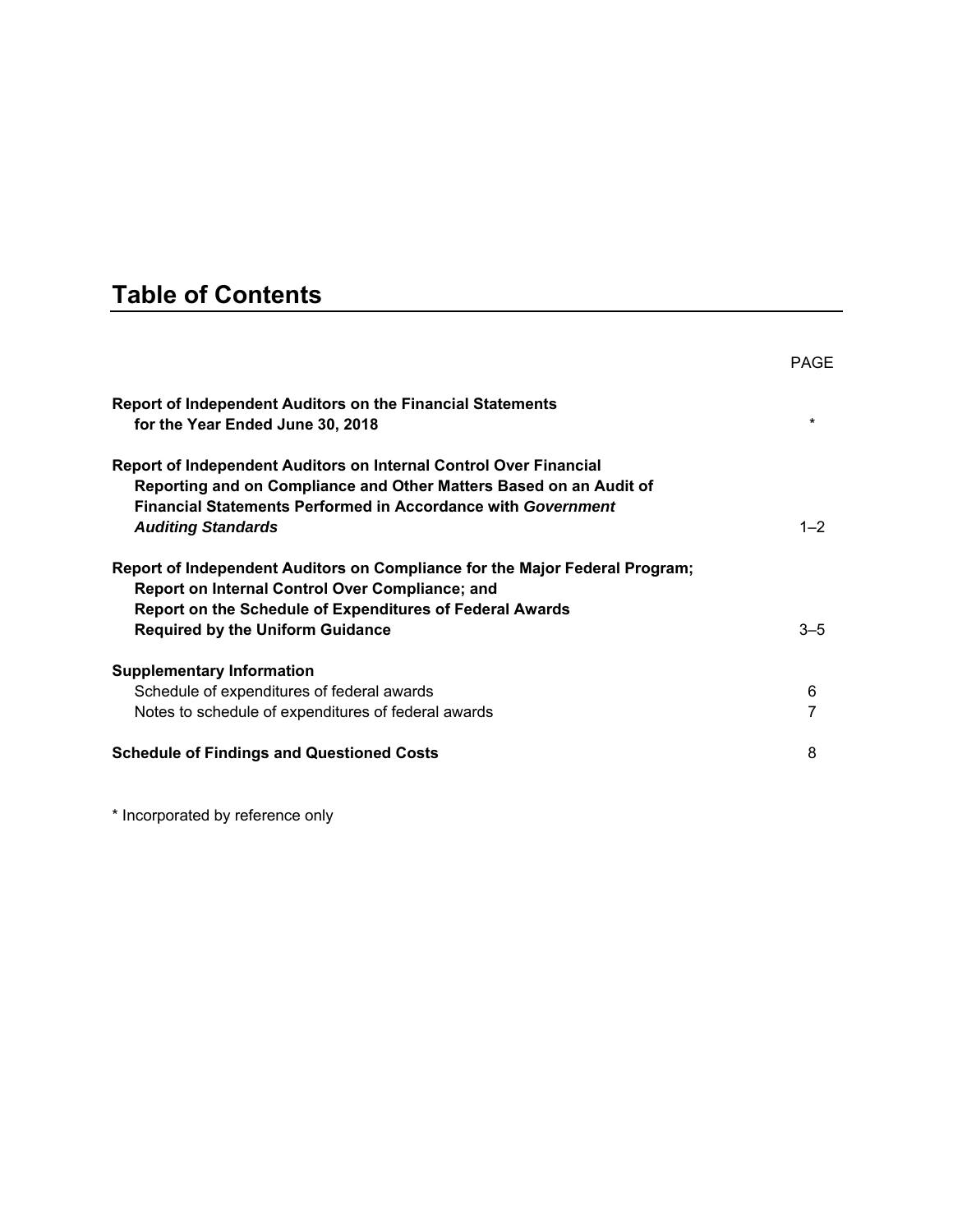

## **Report of Independent Auditors on Internal Control Over Financial Reporting and on Compliance and Other Matters Based on an Audit of Financial Statements Performed in Accordance with** *Government Auditing Standards*

The Governing Board Alameda Corridor Transportation Authority

We have audited, in accordance with the auditing standards generally accepted in the United States of America and the standards applicable to financial audits contained in *Government Auditing Standards* issued by the Comptroller General of the United States, the basic financial statements of Alameda Corridor Transportation Authority (ACTA or the Authority), which comprise the statement of net position as of June 30, 2018, and the related statements of revenues, expenses, and changes in net position and cash flows for the year then ended, and the related notes to the financial statements, and have issued our report thereon dated October 25, 2018.

#### **Internal Control Over Financial Reporting**

In planning and performing our audit of the financial statements, we considered ACTA's internal control over financial reporting (internal control) to determine the audit procedures that are appropriate in the circumstances for the purpose of expressing our opinion on the financial statements, but not for the purpose of expressing an opinion on the effectiveness of ACTA's internal control. Accordingly, we do not express an opinion on the effectiveness of ACTA's internal control.

A *deficiency in internal control* exists when the design or operation of a control does not allow management or employees, in the normal course of performing their assigned functions, to prevent, or detect and correct, misstatements on a timely basis. A *material weakness* is a deficiency, or a combination of deficiencies, in internal control such that there is a reasonable possibility that a material misstatement of the entity's financial statements will not be prevented, or detected and corrected, on a timely basis. A *significant deficiency* is a deficiency, or a combination of deficiencies, in internal control that is less severe than a material weakness, yet important enough to merit attention by those charged with governance.

Our consideration of internal control was for the limited purpose described in the first paragraph of this section and was not designed to identify all deficiencies in internal control that might be material weaknesses or significant deficiencies. Given these limitations, during our audit we did not identify any deficiencies in internal control that we consider to be material weaknesses. However, material weaknesses may exist that have not been identified.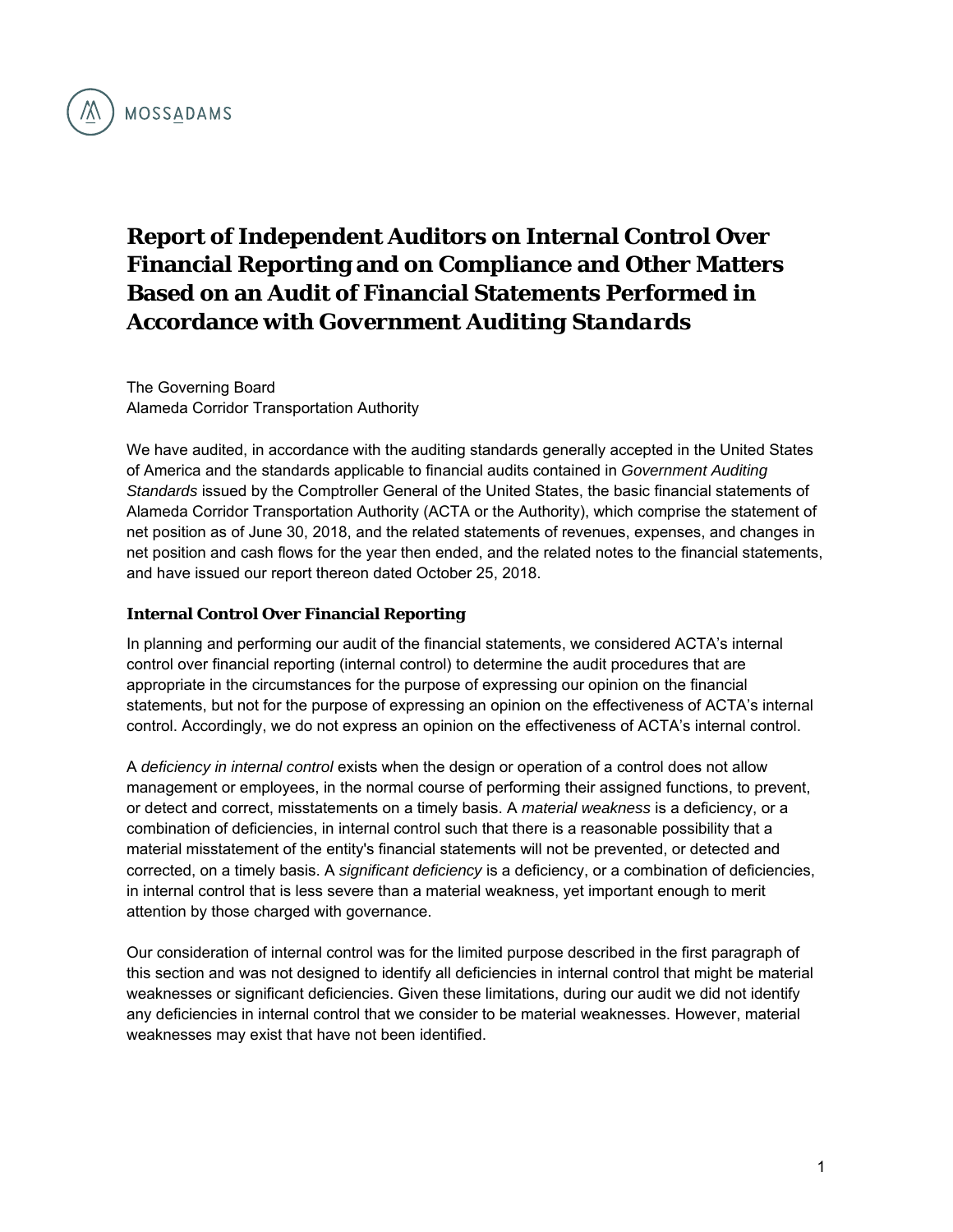#### **Compliance and Other Matters**

As part of obtaining reasonable assurance about whether ACTA's financial statements are free from material misstatement, we performed tests of its compliance with certain provisions of laws, regulations, contracts, and grant agreements, noncompliance with which could have a direct and material effect on the determination of financial statement amounts. However, providing an opinion on compliance with those provisions was not an objective of our audit, and accordingly, we do not express such an opinion. The results of our tests disclosed no instances of noncompliance or other matters that are required to be reported under *Government Auditing Standards*.

#### **Purpose of this Report**

The purpose of this report is solely to describe the scope of our testing of internal control and compliance and the results of that testing, and not to provide an opinion on the effectiveness of the entity's internal control or on compliance. This report is an integral part of an audit performed in accordance with *Government Auditing Standards* in considering the entity's internal control and compliance. Accordingly, this communication is not suitable for any other purpose.

Mons adams LLP

Irvine, California October 25, 2018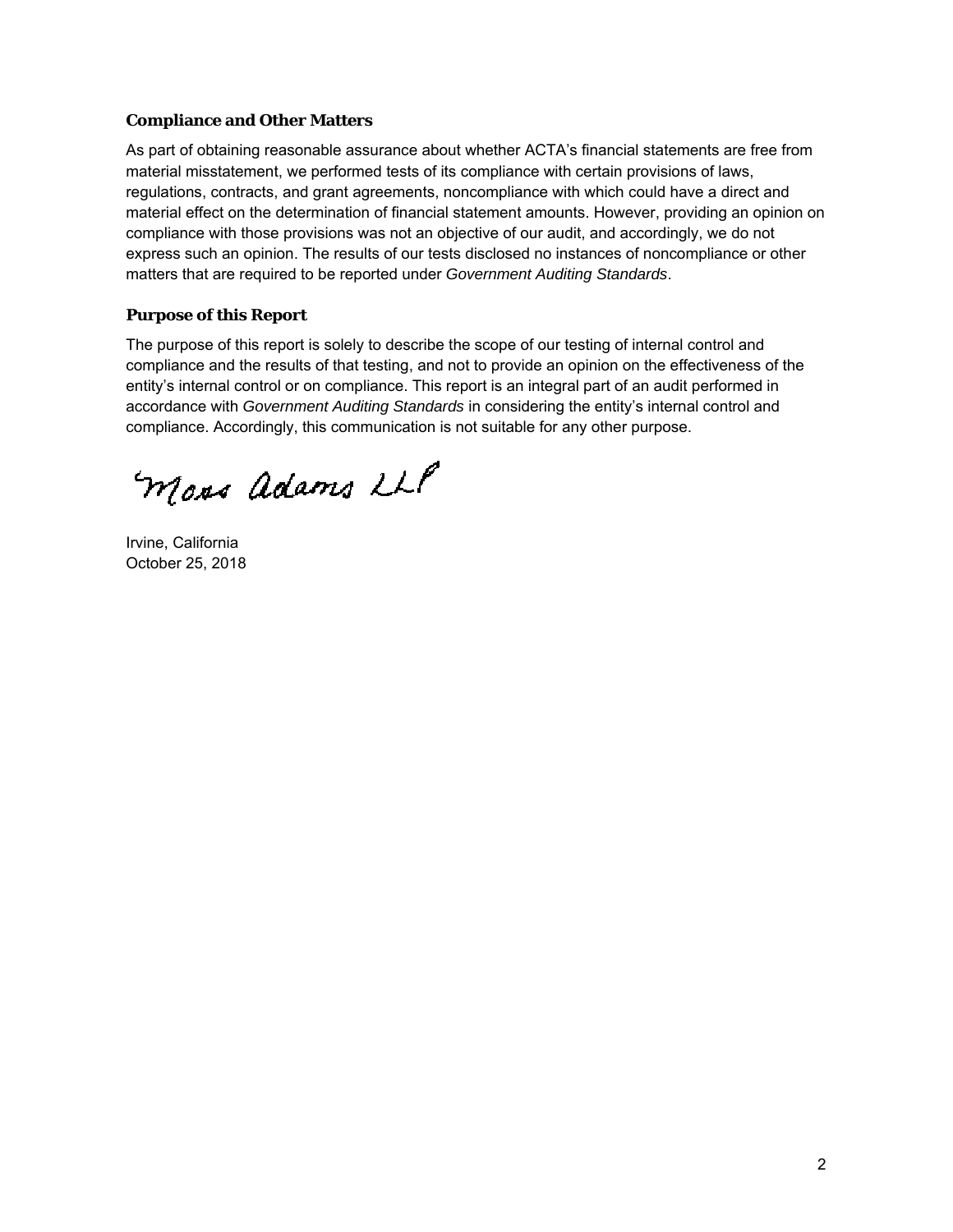

## **Report of Independent Auditors On Compliance for the Major Federal Program; Report on Internal Control Over Compliance; and Report on the Schedule of Expenditures of Federal Awards Required by the Uniform Guidance**

The Governing Board Alameda Corridor Transportation Authority

#### **Report on Compliance for the Major Federal Program**

We have audited Alameda Corridor Transportation Authority's (ACTA or the Authority) compliance with the types of compliance requirements described in the *OMB Compliance Supplement* that could have a direct and material effect on ACTA's major federal program for the year ended June 30, 2018. ACTA's major federal program is identified in the summary of auditor's results section of the accompanying schedule of findings and questioned costs.

#### *Management's Responsibility*

Management is responsible for compliance with federal statutes, regulations, and the terms and conditions of its federal awards applicable to its federal programs.

#### *Auditor's Responsibility*

Our responsibility is to express an opinion on compliance for ACTA's major federal program based on our audit of the types of compliance requirements referred to above. We conducted our audit of compliance in accordance with auditing standards generally accepted in the United States of America; the standards applicable to financial audits contained in *Government Auditing Standards*, issued by the Comptroller General of the United States; and the audit requirements of Title 2 U.S. *Code of Federal Regulations* (CFR) Part 200, *Uniform Administrative Requirements, Cost Principles, and Audit Requirements for Federal Awards* (Uniform Guidance). Those standards and the Uniform Guidance require that we plan and perform the audit to obtain reasonable assurance about whether noncompliance with the types of compliance requirements referred to above that could have a direct and material effect on a major federal program occurred. An audit includes examining, on a test basis, evidence about ACTA's compliance with those requirements and performing such other procedures as we considered necessary in the circumstances.

We believe that our audit provides a reasonable basis for our opinion on compliance for the major federal program. However, our audit does not provide a legal determination of ACTA's compliance.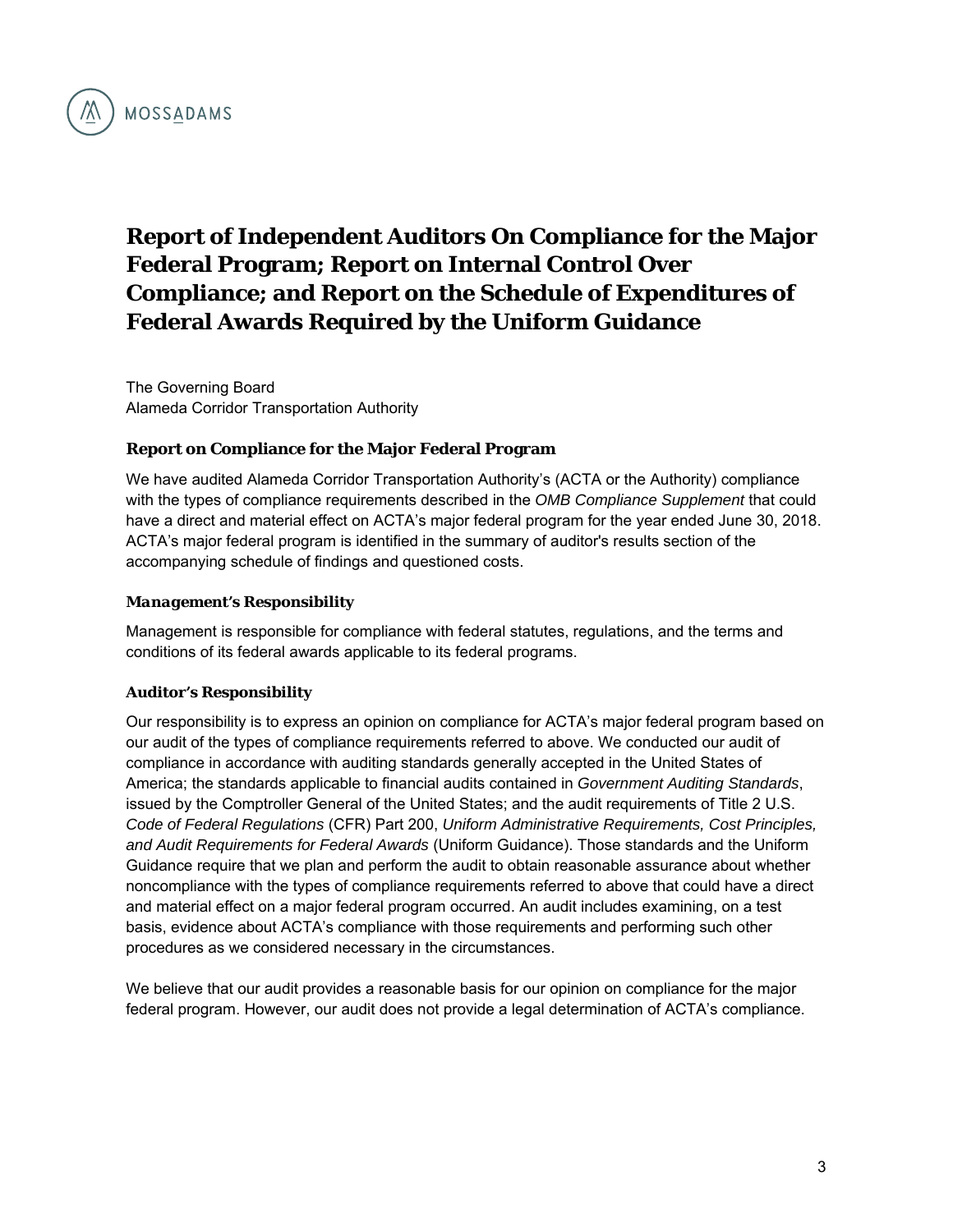#### *Opinion on the Major Federal Program*

In our opinion, ACTA complied, in all material respects, with the types of compliance requirements referred to above that could have a direct and material effect on its major federal program for the year ended June 30, 2018.

#### **Report on Internal Control Over Compliance**

Management of ACTA is responsible for establishing and maintaining effective internal control over compliance with the types of compliance requirements referred to above. In planning and performing our audit of compliance, we considered ACTA's internal control over compliance with the types of requirements that could have a direct and material effect on the major federal program to determine the auditing procedures that are appropriate in the circumstances for the purpose of expressing an opinion on compliance for the major federal program and to test and report on internal control over compliance in accordance with the Uniform Guidance, but not for the purpose of expressing an opinion on the effectiveness of internal control over compliance. Accordingly, we do not express an opinion on the effectiveness of ACTA's internal control over compliance.

A *deficiency in internal control over compliance* exists when the design or operation of a control over compliance does not allow management or employees, in the normal course of performing their assigned functions, to prevent, or detect and correct, noncompliance with a type of compliance requirement of a federal program on a timely basis. A *material weakness in internal control over compliance* is a deficiency, or a combination of deficiencies, in internal control over compliance such that there is a reasonable possibility that material noncompliance with a type of compliance requirement of a federal program will not be prevented, or detected and corrected, on a timely basis. A *significant deficiency in internal control over compliance* is a deficiency, or a combination of deficiencies, in internal control over compliance with a type of compliance requirement of a federal program that is less severe than a material weakness in internal control over compliance, yet important enough to merit attention by those charged with governance.

Our consideration of internal control over compliance was for the limited purpose described in the first paragraph of this section and was not designed to identify all deficiencies in internal control over compliance that might be material weaknesses or significant deficiencies. We did not identify any deficiencies in internal control over compliance that we consider to be material weaknesses. However, material weaknesses may exist that have not been identified.

The purpose of this report on internal control over compliance is solely to describe the scope of our testing of internal control over compliance and the results of that testing based on the requirements of the Uniform Guidance. Accordingly, this report is not suitable for any other purpose.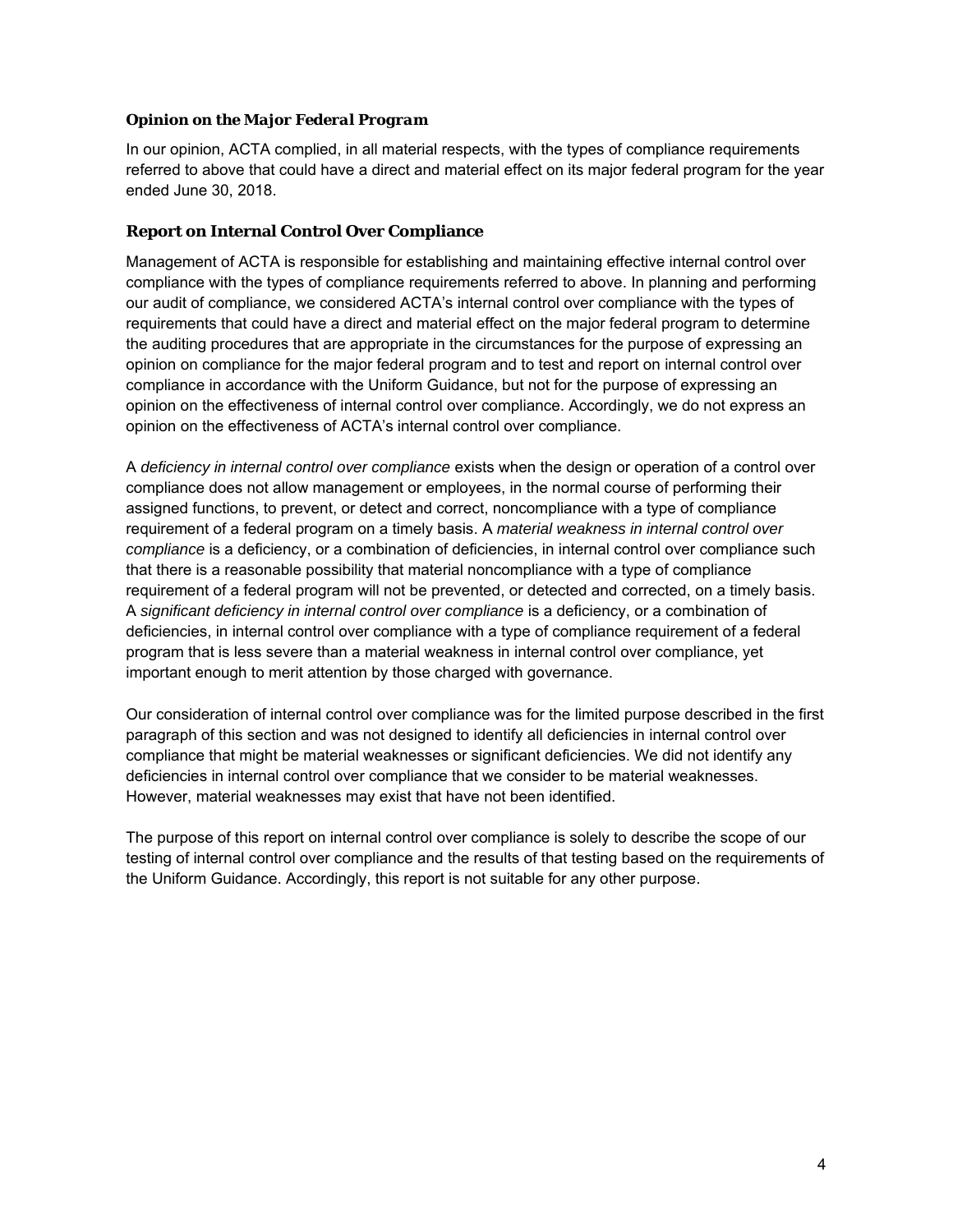#### **Report on Schedule of Expenditures of Federal Awards Required by the Uniform Guidance**

We have audited the financial statements of ACTA as of and for the year ended June 30, 2018, and have issued our report thereon dated October 25, 2018, which contained an unmodified opinion on those financial statements. Our audit was conducted for the purpose of forming an opinion on the financial statements as a whole. The accompanying schedule of expenditures of federal awards is presented for purposes of additional analysis as required by the Uniform Guidance and is not a required part of the financial statements. Such information is the responsibility of management and was derived from and relates directly to the underlying accounting and other records used to prepare the financial statements. The information has been subjected to the auditing procedures applied in the audit of the financial statements and certain additional procedures, including comparing and reconciling such information directly to the underlying accounting and other records used to prepare the financial statements or to the financial statements themselves, and other additional procedures in accordance with auditing standards generally accepted in the United States of America. In our opinion, the schedule of expenditures of federal awards is fairly stated in all material respects in relation to the financial statements as a whole.

Mons adams LLP

Irvine, California October 25, 2018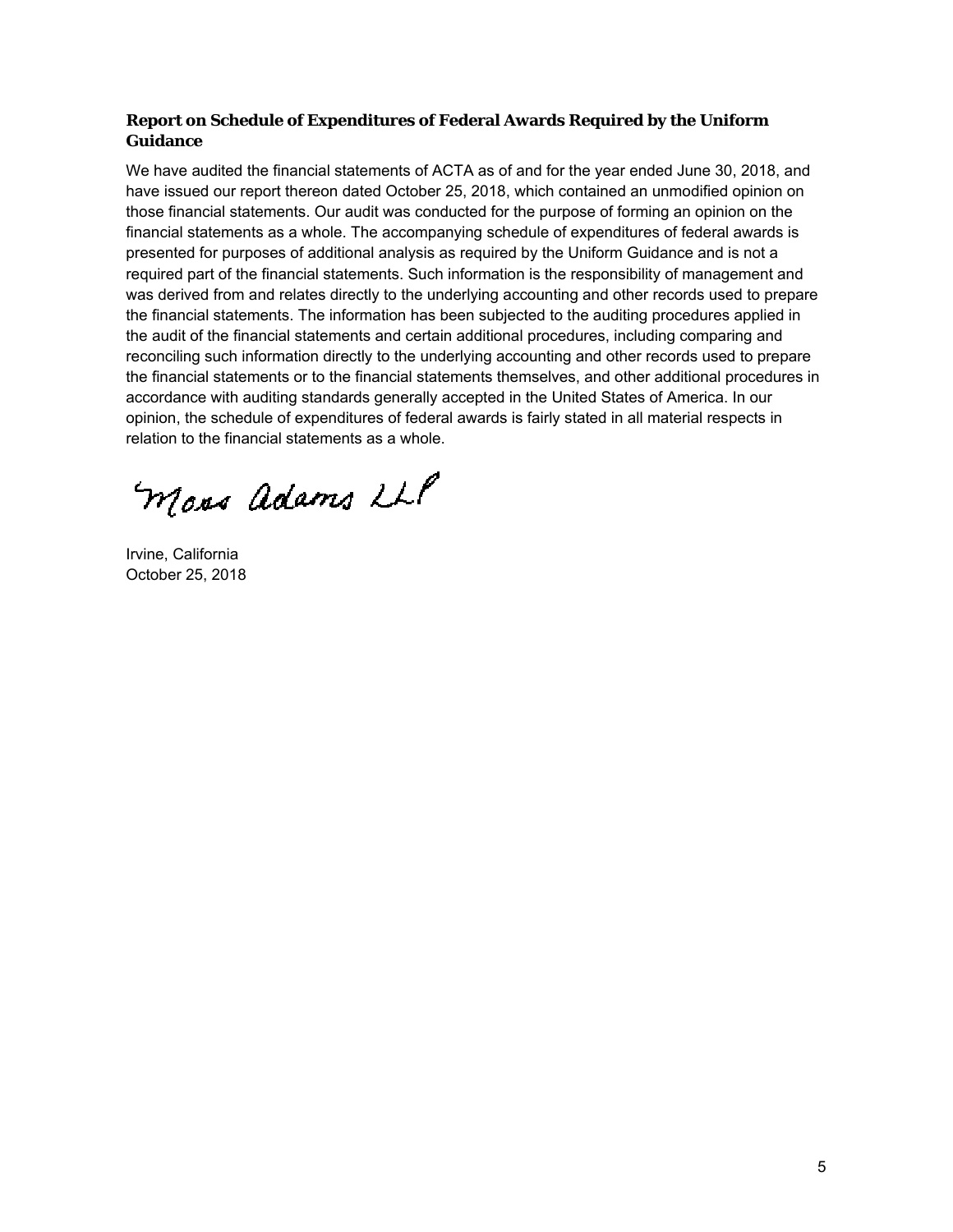## **Alameda Corridor Transportation Authority Schedule of Expenditures of Federal Awards Year Ended June 30, 2018**

| Federal Grantor/Pass Through Grantor/<br>Program or Cluster Title                                     | <b>CFDA</b><br><b>Number</b> | Pass Through Entity<br><b>Identifying Number</b> | Federal<br>Expenditures | Passed-<br>through to<br>Subrecipients |
|-------------------------------------------------------------------------------------------------------|------------------------------|--------------------------------------------------|-------------------------|----------------------------------------|
| <b>HIGHWAY PLANNING AND CONSTRUCTION CLUSTER</b><br>U.S. Department of Transportation<br>Direct:      |                              |                                                  |                         |                                        |
| <b>Highway Planning and Construction</b>                                                              | 20.205                       | N/A                                              | \$<br>28.605            | \$                                     |
| Pass through the California Department of Transportation:<br><b>Highway Planning and Construction</b> | 20.205                       | 07-4914 & 07-4872                                | 1,120,796               |                                        |
| Total U.S. Department of Transportation                                                               |                              |                                                  | 1,149,401               |                                        |
| Total Highway Planning and Construction Cluster                                                       |                              |                                                  | 1,149,401               |                                        |
| <b>Total Expenditures of Federal Awards</b>                                                           |                              |                                                  | \$1,149,401             |                                        |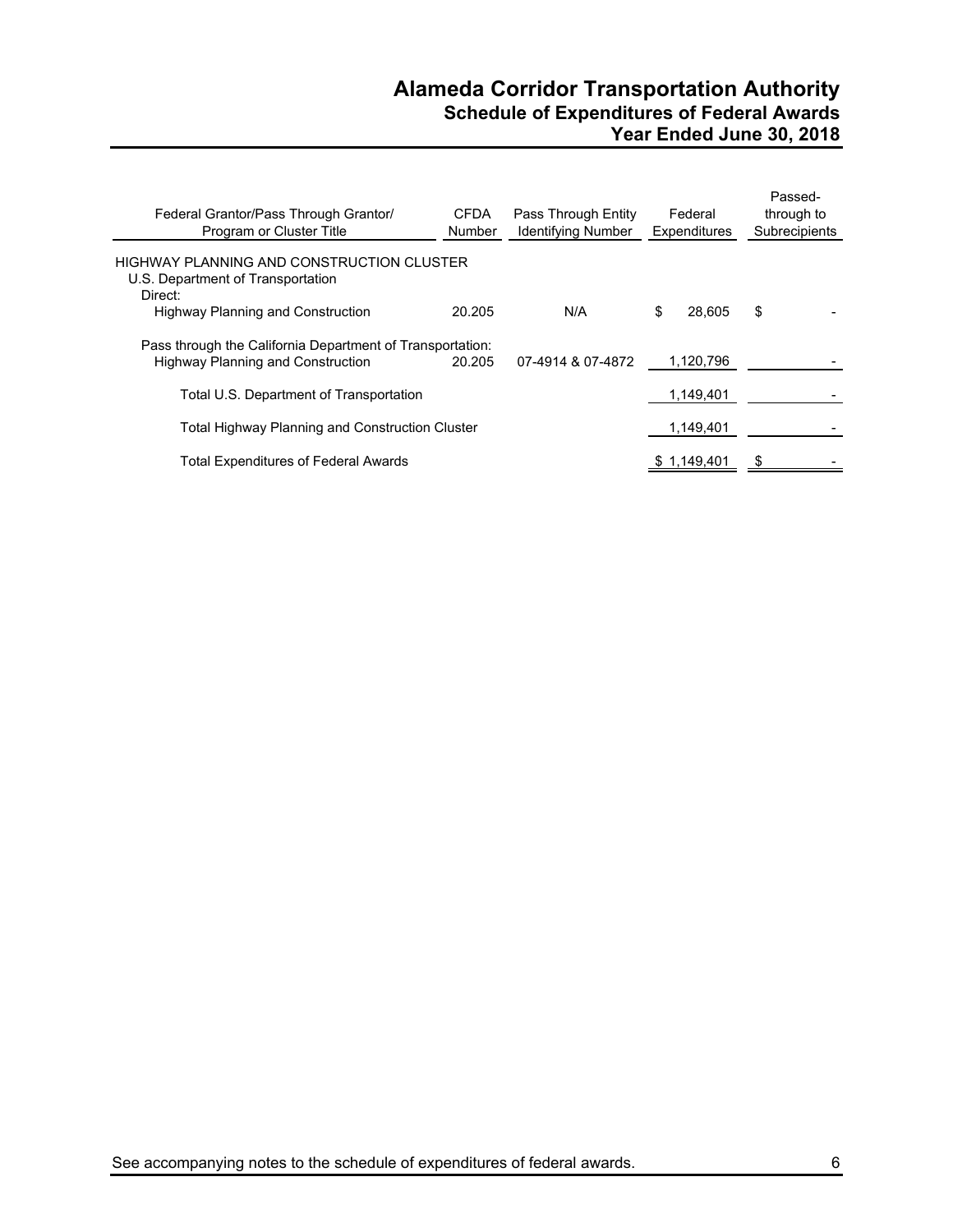#### **Note 1 – Basis of Presentation**

The accompanying Schedule of Expenditures of Federal Awards (Schedule) presents the expenditures of federal awards of the Alameda Corridor Transportation Authority (ACTA) for the year ended June 30, 2018. The information in this Schedule is presented in accordance with the requirements of Title 2 U.S. Code of Federal Regulations (CFR) Part 200, *Uniform Administrative Requirements, Cost Principles, and Audit Requirements for Federal Awards* (Uniform Guidance). Because the Schedule presents only a selected portion of the operations of ACTA, it is not intended to and does not present the net position, changes in net position, or cash flows of ACTA.

ACTA's reporting entity is defined in Note 1 of ACTA's financial statements. All federal awards from federal agencies are included in the Schedule.

#### **Note 2 – Summary of Significant Accounting Policies**

The accompanying Schedule is presented using the accrual basis of accounting, whereby eligible grant expenditures are recorded when incurred (i.e., when goods are received or services provided). Such expenditures are recognized following the cost principles in Title 2 U.S. Code of Federal Regulation (CFR) Part 200, *Uniform Administrative Requirements, Cost Principles, and Audit Requirements for Federal Awards* ("Uniform Guidance") wherein certain types of expenditures are not allowable or limited as to reimbursement. Expenditures reported include any property or equipment acquisitions incurred under federal programs. Pass-through identifying numbers are presented where available.

ACTA is not eligible to use an indirect rate on these federal awards, therefore the de minimis indirect cost rate as described in 2 CFR 200.414 is not being utilized.